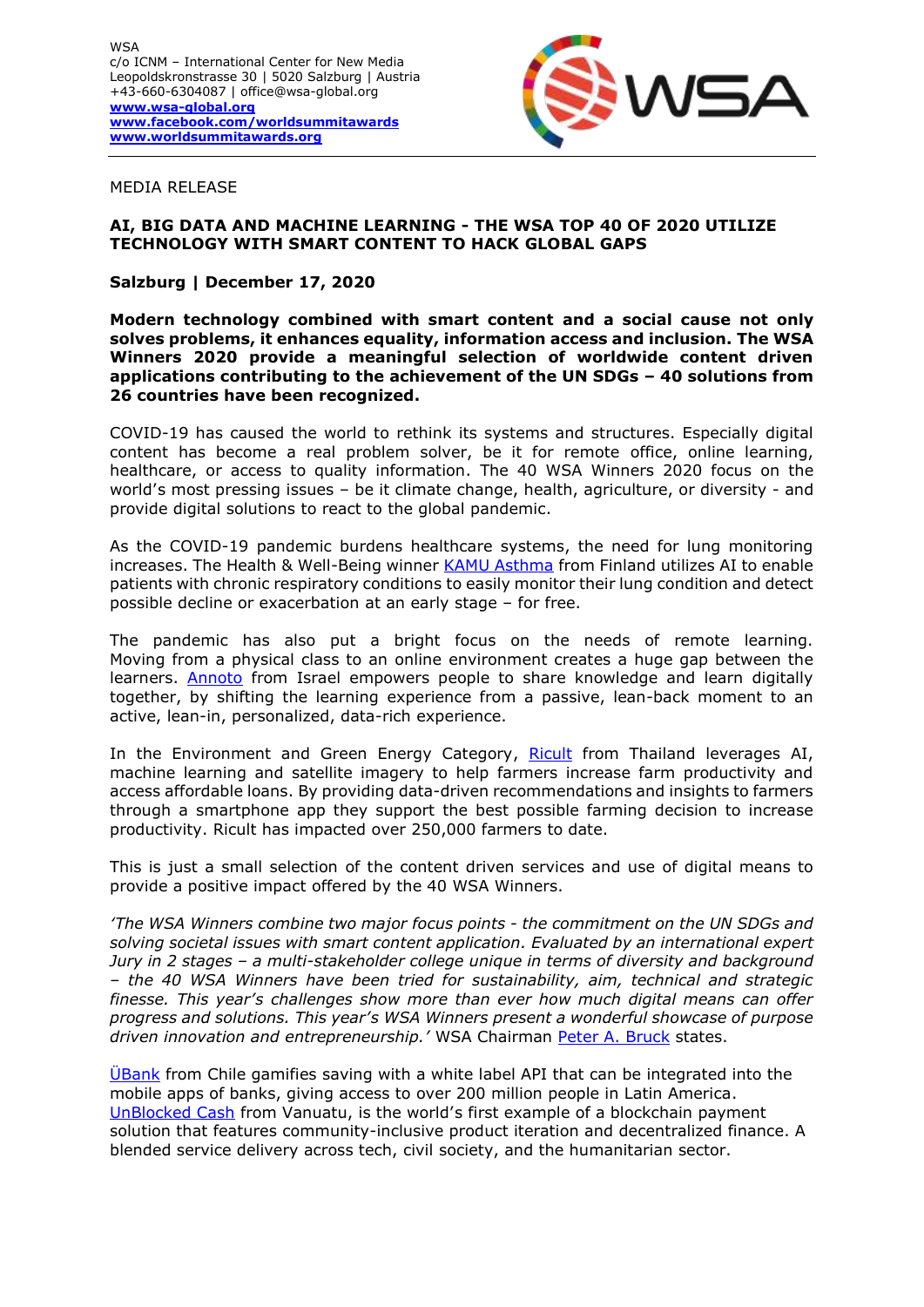**WSA** c/o ICNM – International Center for New Media Leopoldskronstrasse 30 | 5020 Salzburg | Austria +43-660-6304087 | office@wsa-global.org **[www.wsa-global.org](http://www.wsa-global.org/)  [www.facebook.com/worldsummitawards](http://www.facebook.com/worldsummitawards) [www.worldsummitawards.org](http://www.worldsummitawards.org/)** 



Selected from over 350 nominations from 182 participating countries, **the 40 winners from 26 countries offer a perfect diameter of how of digital innovation solves the pains of the 21st century.** 

The WSA Winners 2020 will present their innovations at the WSA Global Congress, from March 22 -24, 2021. **The WSA Global Congress is an international networking and learning event for those who are interested in the use of digital technology to achieve the UN SDGs – in 2021 for the first time completely virtual.**

#### **About the WSA**

WSA was founded in 2003 by Austria in the framework of the UN World Summit on Information Society. WSA is a global initiative recognizing local digital content contributing to the achievement of the UN SDGs.

WSA reaches digital entrepreneurs in 182 countries world-wide and provides a unique platform for everyone interested in purpose driven digital innovation. Through close cooperation with the United Nations agencies and strategic alignment with the UN SDGs, the WSA is a globally recognized quality seal for digital innovation. Visit us on [www.wsa-global.org,](http://www.wsa-global.org/) [facebook.com/WorldSummitAwards](http://www.facebook.com/WorldSummitAward) and [twitter.com/WSAoffice,](https://twitter.com/#!/wsaoffice) [www.instagram.com/ worldsummitaward/](http://www.instagram.com/%20worldsummitaward/) [#WSA](https://www.facebook.com/hashtag/wsa?source=note)

### **Media Contact World Summit Awards:**

Manuela Wagner Global Community Manager [manuela@wsa-global.org](mailto:manuela@wsa-global.org) +43.660.630408.7

## WSA WINNERS 2020

| <b>ProductTitle</b>                    | <b>Country</b> | <b>Product URL</b>                         |
|----------------------------------------|----------------|--------------------------------------------|
| ParentTV                               | Australia      | www.parentty.com                           |
| Fluidtime                              | Austria        | https://www.fluidtime.com/en/fluidhub/     |
| Hoplr                                  | Belgium        | https://www.hoplr.com/                     |
| <i>icoMetrix</i>                       | Belgium        | https://icometrix.com/services/icolung     |
| MySkillCamp                            | Belgium        | https://myskillcamp.com/en                 |
| Rombit                                 | Belgium        | https://rombit.be/worker-safety-solutions/ |
| Phelcom Eyer: Vision for<br>the Future | <b>Brazil</b>  | https://www.phelcom.com.br/en              |
| GreenPlat                              | <b>Brazil</b>  | https://www.plataformaverde.com.br         |
| Diversio                               | Canada         | https://diversio.com/                      |
| Wheel the World                        | Chile          | https://gowheeltheworld.com/               |
| CitySense                              | Chile          | https://citysense.co/                      |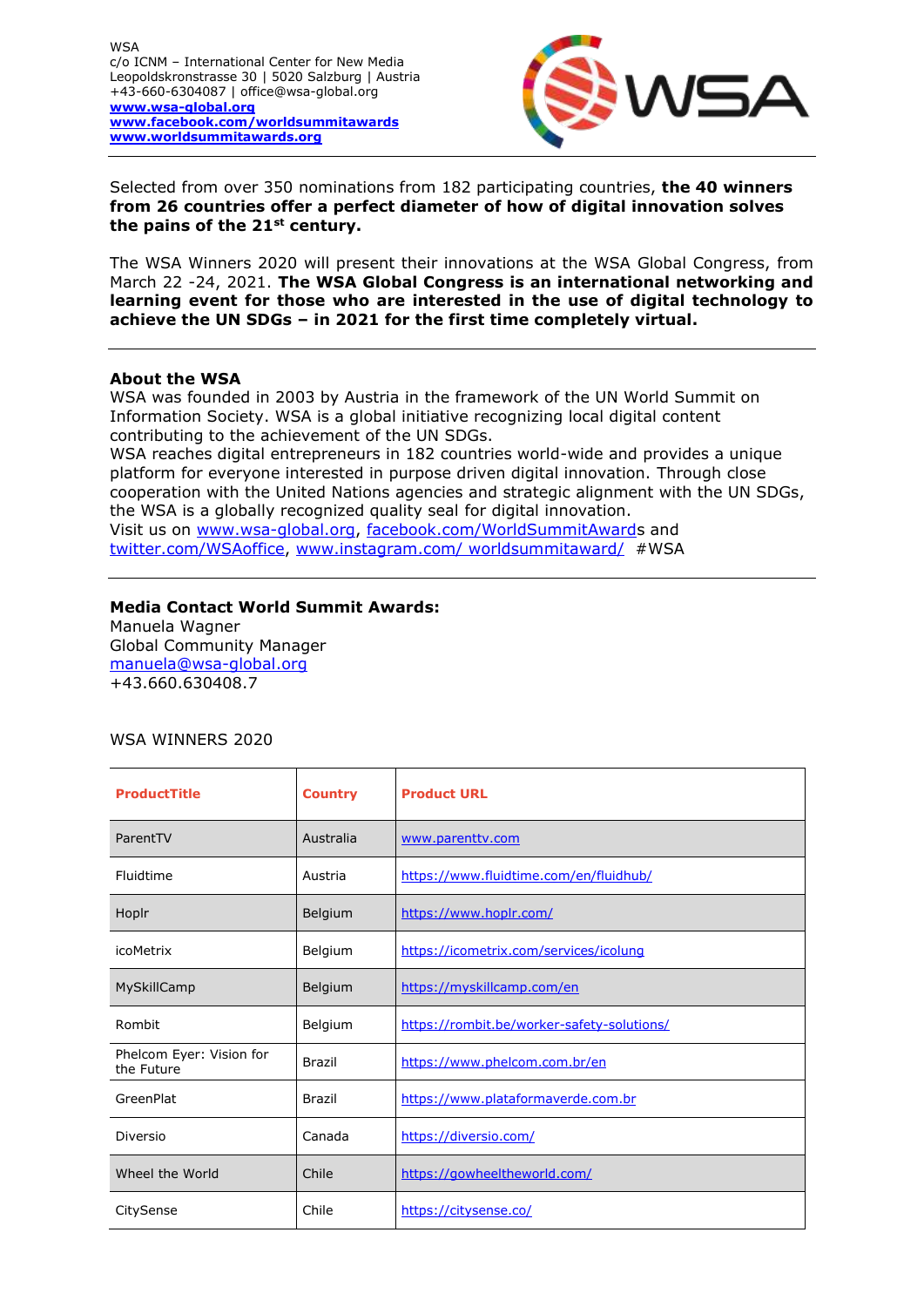WSA c/o ICNM – International Center for New Media Leopoldskronstrasse 30 | 5020 Salzburg | Austria +43-660-6304087 | office@wsa-global.org **[www.wsa-global.org](http://www.wsa-global.org/)  [www.facebook.com/worldsummitawards](http://www.facebook.com/worldsummitawards) [www.worldsummitawards.org](http://www.worldsummitawards.org/)** 



| Übank                                                                  | Chile              | https://ubankapp.com/                                             |
|------------------------------------------------------------------------|--------------------|-------------------------------------------------------------------|
| CoronAI                                                                | China              | https://www.youtube.com/watch?v=TvKnGL0Nr6w&t=4s                  |
| Ipification                                                            | China              | https://www.ipification.com                                       |
| Navicup audio guide                                                    | Estonia            | https://navicup.com/audio-and-e-guides/?lang=en                   |
| KAMU HEALTH                                                            | Finland            | https://kamuhealth.com/kamu-releases-free-app-for-<br>asthmatics/ |
| <b>CUREosity-mobile</b>                                                | Germany            | https://www.cureosity.de/products                                 |
| HPI Schul-Cloud - Your<br>Digital Learning<br>Environment              | Germany            | https://hpi-schul-cloud.de                                        |
| Air Quality Management                                                 | Germany            | https://hawadawa.com/                                             |
| Operaize - Cognitive<br>Operations                                     | Germany            | https://www.operaize.com/                                         |
| <b>JUDY</b>                                                            | Ghana              | https://www.judy.legal                                            |
| Annoto                                                                 | Israel             | https://www.annoto.net/                                           |
| <b>Beewise</b>                                                         | Israel             | http://www.beewise.ag                                             |
| Travaxy - accessible travel<br>solutions                               | Israel             | http://data.travaxy.com/                                          |
| <b>EASY LAWS</b>                                                       | Lebanon            | https://www.easylaws.me/                                          |
| Flight across the Atlantic                                             | Lithuania          | https://play.google.com/store/apps/details?id=lt.vrlab.lituanica  |
| MaGrid                                                                 | Luxembourg         | https://magrid.lu/                                                |
| OS City Govstore Platform                                              | Mexico             | https://os.city/platform                                          |
| <b>LOOP Mirrors of time LRCT</b><br>Live remote Creation<br>Theater    | Mexico             | https://bit.ly/3mfq6NB                                            |
| Migrant Connection                                                     | Mexico             | https://conexionmigrante.com/                                     |
| Pngme                                                                  | Nigeria            | https://play.google.com/store/apps/details?id=com.pngme           |
| AirCare                                                                | North<br>Macedonia | https://getaircare.com                                            |
| Modatta - Money through<br>data, fairly.                               | Portugal           | www.modatta.org                                                   |
| Bonocle                                                                | Qatar              | https://bonocle.co/                                               |
| Capture - The Fitbit for<br>your Carbon Footprint                      | Singapore          | https://bit.ly/3r23XGn                                            |
| M4Jam                                                                  | South Africa       | https://youtu.be/lW6G35xAQk4                                      |
| Mining and Mineral<br><b>Production Monitoring</b><br>Solution (mmPro) | Sri Lanka          | https://mmpro.aasait.com/app                                      |
| Ricult Agriculture Tech                                                | Thailand           | www.ricult.com                                                    |